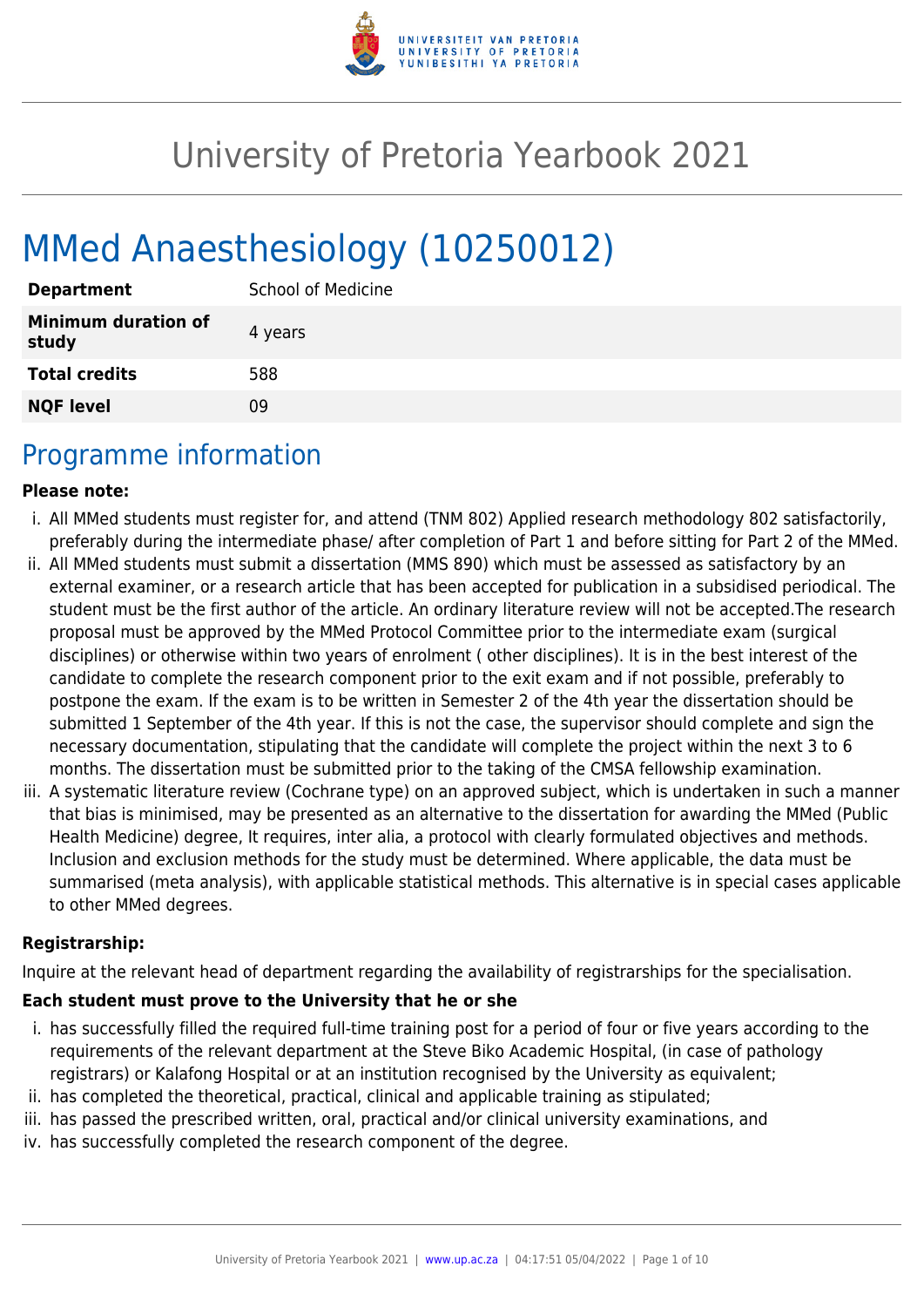

# Admission requirements

- 1. MBChB (or equivalent) degree **or** relevant medical degree with modules equivalent to at least the first two years of the MBChB degree
- 2. Currently registered as a physician with the Health Professions Council of South Africa (HPCSA) and must have been registered for at least one year

# Other programme-specific information

**"Major subject"** refers to the recognised field of study in Medicine in which the student specialises. The study of the major subject extends over four or five years, as prescribed by the relevant department.

# Examinations and pass requirements

- i. The sequence of the examinations in the prerequisite subjects will be determined by the head of the department under which the major subject falls.
- ii. The nature, duration and time of the examinations in the prerequisite subjects are determined in cooperation with the heads of the departments under which the prerequisite subjects fall – with the proviso that, except in cases where stipulated otherwise, the examinations in the prerequisite subjects may be held at any time prior to or concurrently with the major subject. The examinations in the major subjects are held as follows:
- iii. In the case of four-year programmes: not before the end of the third year.
- iv. In the case of five-year programmes: not before the end of the fourth year.
- v. A minimum final mark of 50% is required by all departments to pass in a subject and in the clinical section of the examination, a subminimum of 50%. General Regulations apply.
- vi. A student is not admitted to the examination in a prerequisite subject (second examinations excluded) more than twice, nor is he or she admitted to the examination in the major subject more than twice.

**Note:** Certificates of satisfactory preparation and progress are required in respect of the fourth year of four-year programmes in which an examination is held at the end of the third year.

#### **Second examinations**

Second examinations for MMed students will only be held after at least six months have elapsed since the conclusion of the examination in which the student had failed.

### **Rules governing the writing of the examinations of the College of Medicine of South Africa [CMSA]**

- i. Only candidates who have met all requirements for the MMed degree except for the major subject (final examination), i.e. passed all prerequisite subjects (the latter to be interchangeable; can be passed either at the University or as primary and intermediary examinations at the College of Medicine of South Africa [CMSA], completed all practical, clinical and applicable training of four or five years as prescribed by the relevant academic department (continuous evaluation of the candidate, in an approved registrar post, by the head of department of the candidate); and completed the required research component for the degree in accordance with the Faculty Yearbook regulations, i.e. Applied research methodology 800 (TNM 800) and the dissertation (MMS 800) or an article (not an ordinary literature review) that has been accepted for publication in a subsidised periodical, will be allowed to write the college examination (exit examination), after which they will obtain both the CMSA fellowship and the MMed as specialist qualifications.
- ii. The rules have been effective as from 1 January 2011. As a transitional measure, cases will be considered on an individual basis where necessary.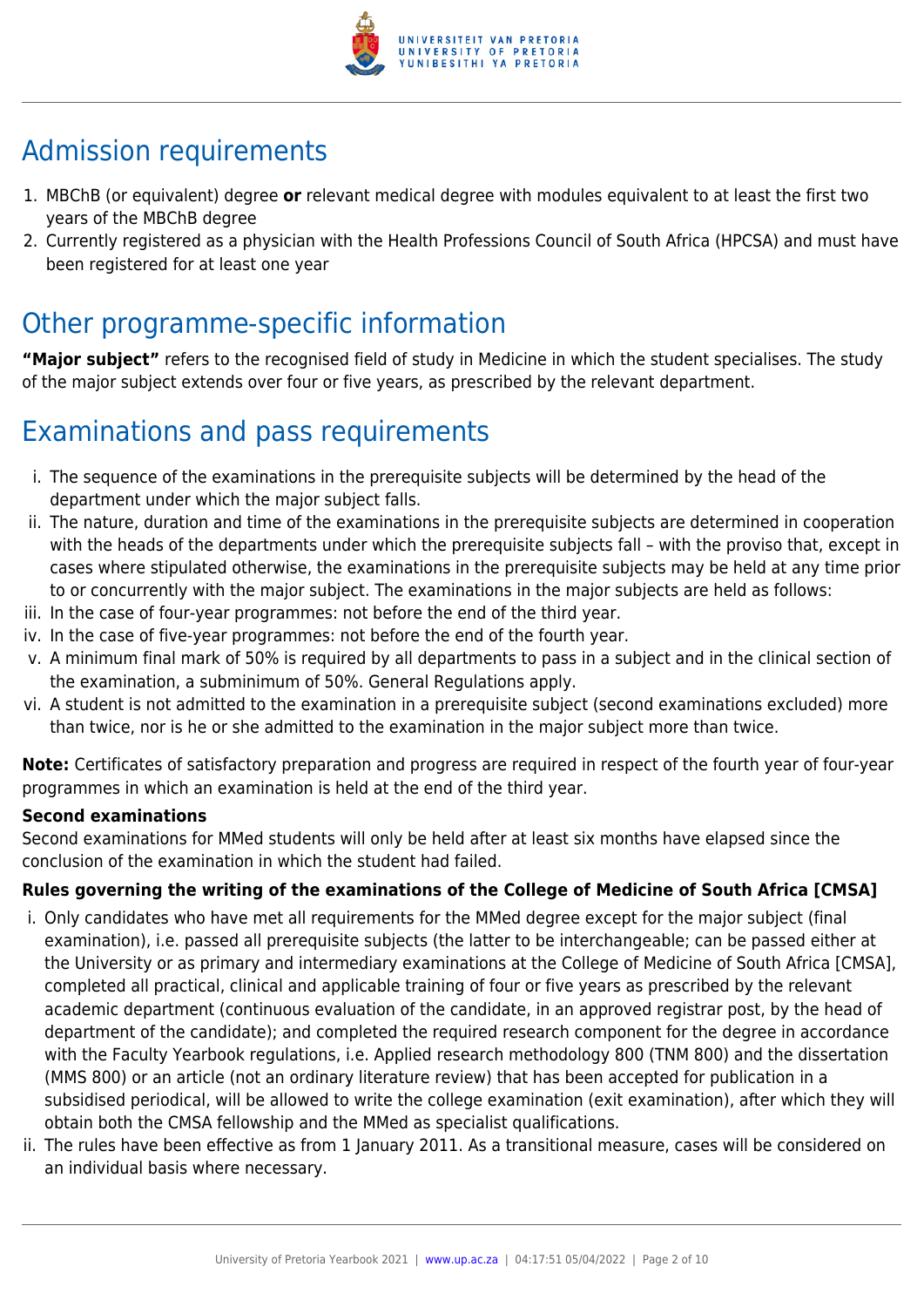

# Exemption

### **Exemption**

- i. The Faculty Board may grant partial exemption from the training and work mentioned under par. (b) and (c)(i) and (ii) above on the grounds of comparable training and experience completed in another post or at another recognised institution – with the proviso that exemption from a maximum period of 18 months may be granted with regard to four-year and five-year programmes.
- ii. Exemption from a maximum of three years may be granted by the Department of Medical Oncology for the MMed in Medical Oncology [MMed(MedOnc)] on the grounds of the MMed(Int) or MMed(Paed) degree of this University, or experience recognised by the University as equivalent.
- iii. Specific prerequisite subjects must be passed within 24 months after commencement of the programme.

# Pass with distinction

The degree is conferred at the end of the prescribed training period (i.e. three, four or five years, respectively). The degree is conferred with distinction on a student who has obtained a final mark of at least 75% in his or her major subject.

# General information

#### **Registrars**

Departments expect registrars to participate increasingly in the examining and treatment of patients in the hospital, both in-patients and out-patients, as well as performing and interpreting tests in the laboratory (where applicable); initially under supervision and later increasingly at their own responsibility. Lectures/symposia with closely related departments are organised, as well as discussions of literature, etc.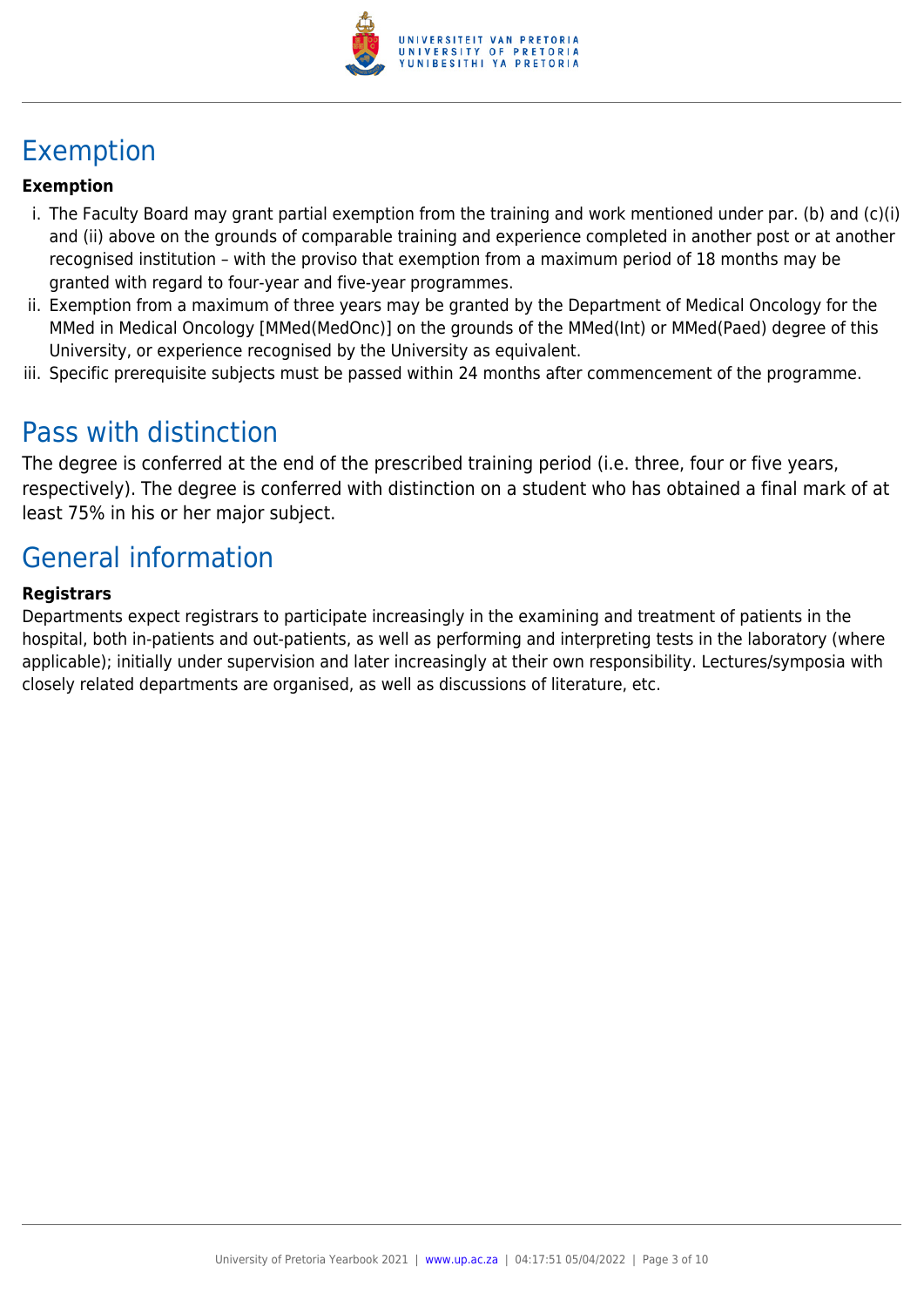

# Curriculum: Year 1

**Minimum credits: 588**

### **Core modules**

## **Anaesthesiology 801 (ANE 801)**

| <b>Module credits</b>         | 300.00                                            |
|-------------------------------|---------------------------------------------------|
| <b>NQF Level</b>              | 09                                                |
| <b>Prerequisites</b>          | FSG 801, FAR 802, FSK 808                         |
| <b>Contact time</b>           | 1 seminar per week, 3 discussion classes per week |
| <b>Language of tuition</b>    | Module is presented in English                    |
| <b>Department</b>             | Anesthesiology                                    |
| <b>Period of presentation</b> | Year                                              |

### **Pharmacology 802 (FAR 802)**

| <b>Module credits</b>         | 36.00                          |
|-------------------------------|--------------------------------|
| <b>NQF Level</b>              | 09                             |
| <b>Prerequisites</b>          | No prerequisites.              |
| <b>Contact time</b>           | 1 discussion class per week    |
| <b>Language of tuition</b>    | Module is presented in English |
| <b>Department</b>             | Pharmacology                   |
| <b>Period of presentation</b> | Year                           |

### **Physiology 801 (FSG 801)**

| <b>Module credits</b>         | 36.00                          |
|-------------------------------|--------------------------------|
| <b>NQF Level</b>              | 09                             |
| <b>Prerequisites</b>          | No prerequisites.              |
| <b>Language of tuition</b>    | Module is presented in English |
| <b>Department</b>             | Physiology                     |
| <b>Period of presentation</b> | Year                           |
| <b>Physics 808 (FSK 808)</b>  |                                |
| <b>Module credits</b>         | 36.00                          |
| <b>NQF Level</b>              | 09                             |
| <b>Prerequisites</b>          | No prerequisites.              |
| <b>Contact time</b>           | 2 lectures per week            |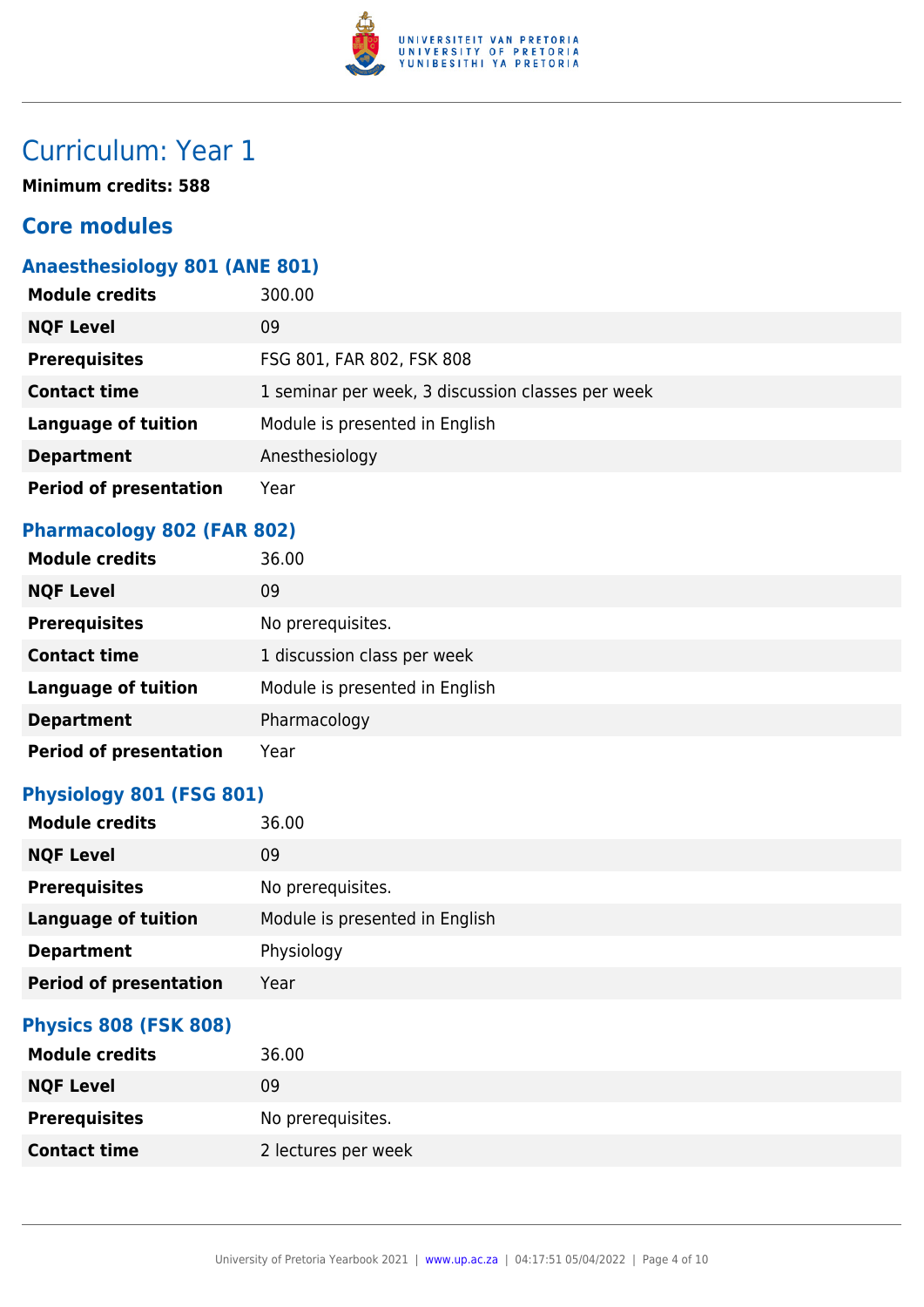

| Language of tuition           | Module is presented in English |
|-------------------------------|--------------------------------|
| <b>Department</b>             | <b>Physics</b>                 |
| <b>Period of presentation</b> | Year                           |

### **Dissertation 890 (MMS 890)**

| <b>Module credits</b>         | 180.00                         |
|-------------------------------|--------------------------------|
| <b>NQF Level</b>              | 09                             |
| Language of tuition           | Module is presented in English |
| <b>Department</b>             | <b>School of Medicine</b>      |
| <b>Period of presentation</b> | Year                           |

## **Applied research methodology 802 (TNM 802)**

| <b>Module credits</b>         | 0.00                                |
|-------------------------------|-------------------------------------|
| <b>NQF Level</b>              | 09                                  |
| <b>Language of tuition</b>    | Module is presented in English      |
| <b>Department</b>             | <b>Health Sciences Deans Office</b> |
| <b>Period of presentation</b> | Year                                |
| <b>Module content</b>         |                                     |

\*Attendance module only.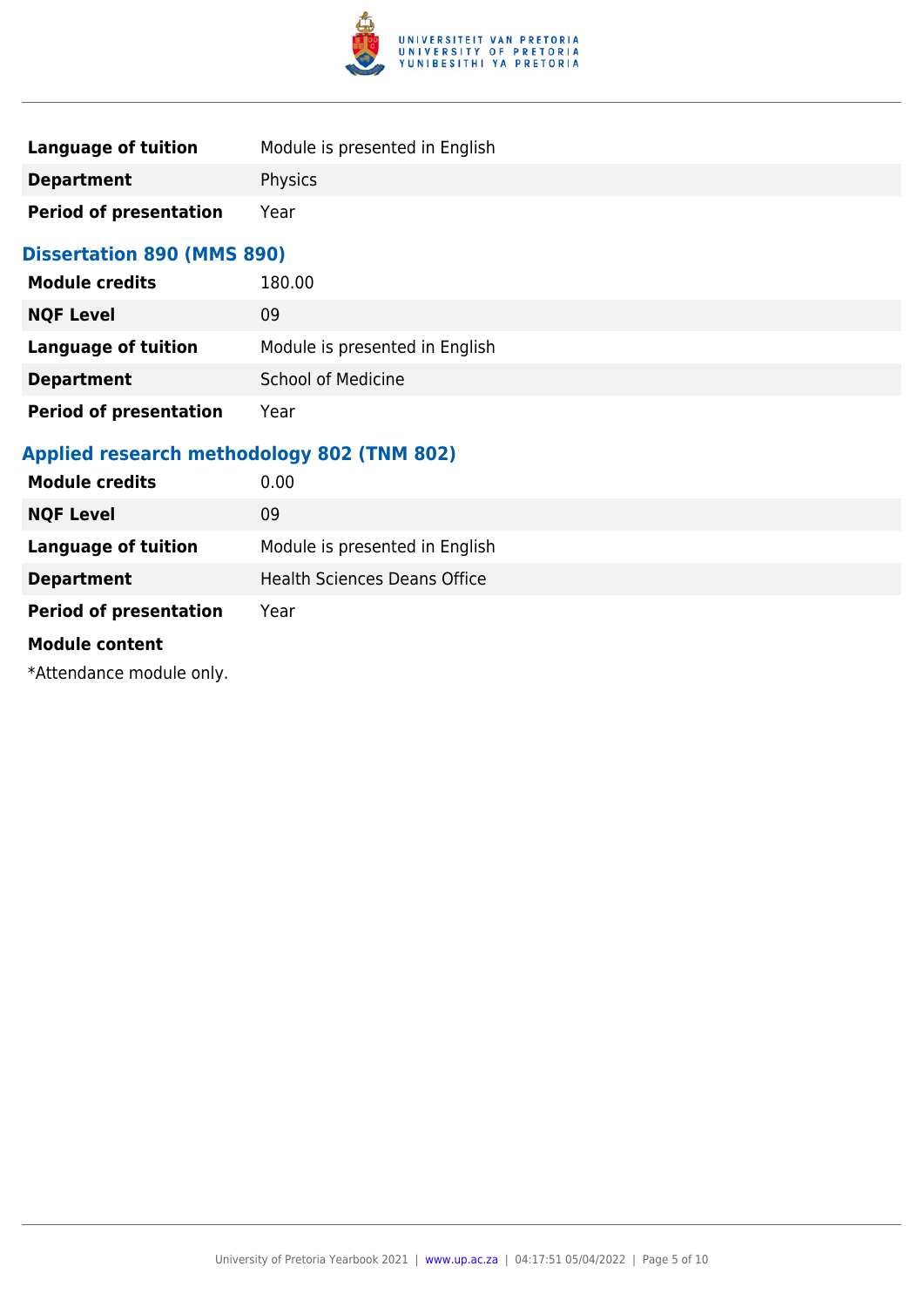

# Curriculum: Year 2

**Minimum credits: 588**

### **Core modules**

## **Anaesthesiology 801 (ANE 801)**

| <b>Module credits</b>         | 300.00                                            |
|-------------------------------|---------------------------------------------------|
| <b>NQF Level</b>              | 09                                                |
| <b>Prerequisites</b>          | FSG 801, FAR 802, FSK 808                         |
| <b>Contact time</b>           | 1 seminar per week, 3 discussion classes per week |
| <b>Language of tuition</b>    | Module is presented in English                    |
| <b>Department</b>             | Anesthesiology                                    |
| <b>Period of presentation</b> | Year                                              |

### **Pharmacology 802 (FAR 802)**

| <b>Module credits</b>         | 36.00                          |
|-------------------------------|--------------------------------|
| <b>NQF Level</b>              | 09                             |
| <b>Prerequisites</b>          | No prerequisites.              |
| <b>Contact time</b>           | 1 discussion class per week    |
| <b>Language of tuition</b>    | Module is presented in English |
| <b>Department</b>             | Pharmacology                   |
| <b>Period of presentation</b> | Year                           |

### **Physiology 801 (FSG 801)**

| <b>Module credits</b>         | 36.00                          |
|-------------------------------|--------------------------------|
| <b>NQF Level</b>              | 09                             |
| <b>Prerequisites</b>          | No prerequisites.              |
| <b>Language of tuition</b>    | Module is presented in English |
| <b>Department</b>             | Physiology                     |
| <b>Period of presentation</b> | Year                           |
| <b>Physics 808 (FSK 808)</b>  |                                |
| <b>Module credits</b>         | 36.00                          |
| <b>NQF Level</b>              | 09                             |
| <b>Prerequisites</b>          | No prerequisites.              |
| <b>Contact time</b>           | 2 lectures per week            |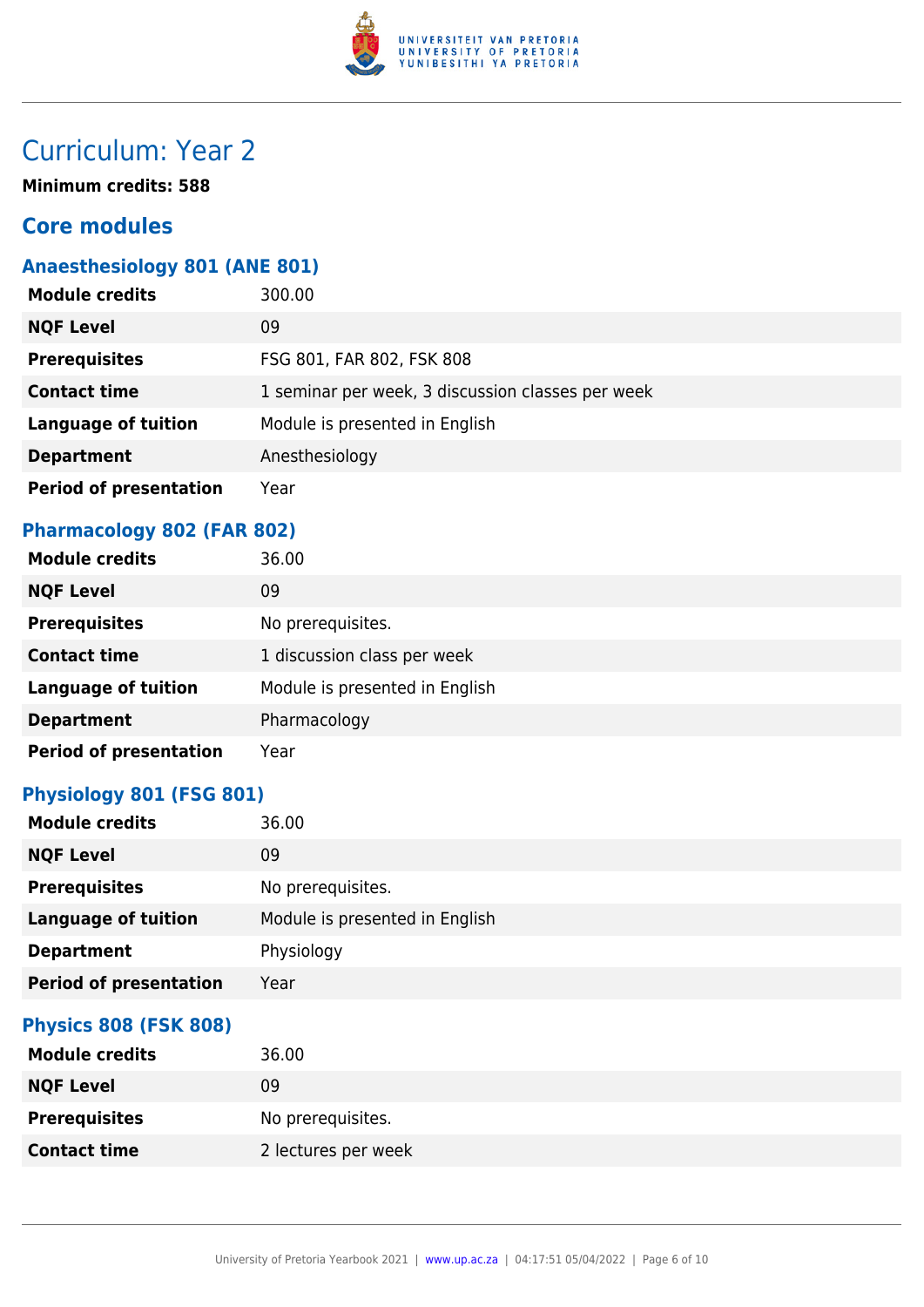

| Language of tuition           | Module is presented in English |
|-------------------------------|--------------------------------|
| <b>Department</b>             | <b>Physics</b>                 |
| <b>Period of presentation</b> | Year                           |

### **Dissertation 890 (MMS 890)**

| <b>Module credits</b>         | 180.00                         |
|-------------------------------|--------------------------------|
| <b>NQF Level</b>              | 09                             |
| Language of tuition           | Module is presented in English |
| <b>Department</b>             | <b>School of Medicine</b>      |
| <b>Period of presentation</b> | Year                           |

## **Applied research methodology 802 (TNM 802)**

| <b>Module credits</b>         | 0.00                                |
|-------------------------------|-------------------------------------|
| <b>NQF Level</b>              | 09                                  |
| <b>Language of tuition</b>    | Module is presented in English      |
| <b>Department</b>             | <b>Health Sciences Deans Office</b> |
| <b>Period of presentation</b> | Year                                |
| <b>Module content</b>         |                                     |

\*Attendance module only.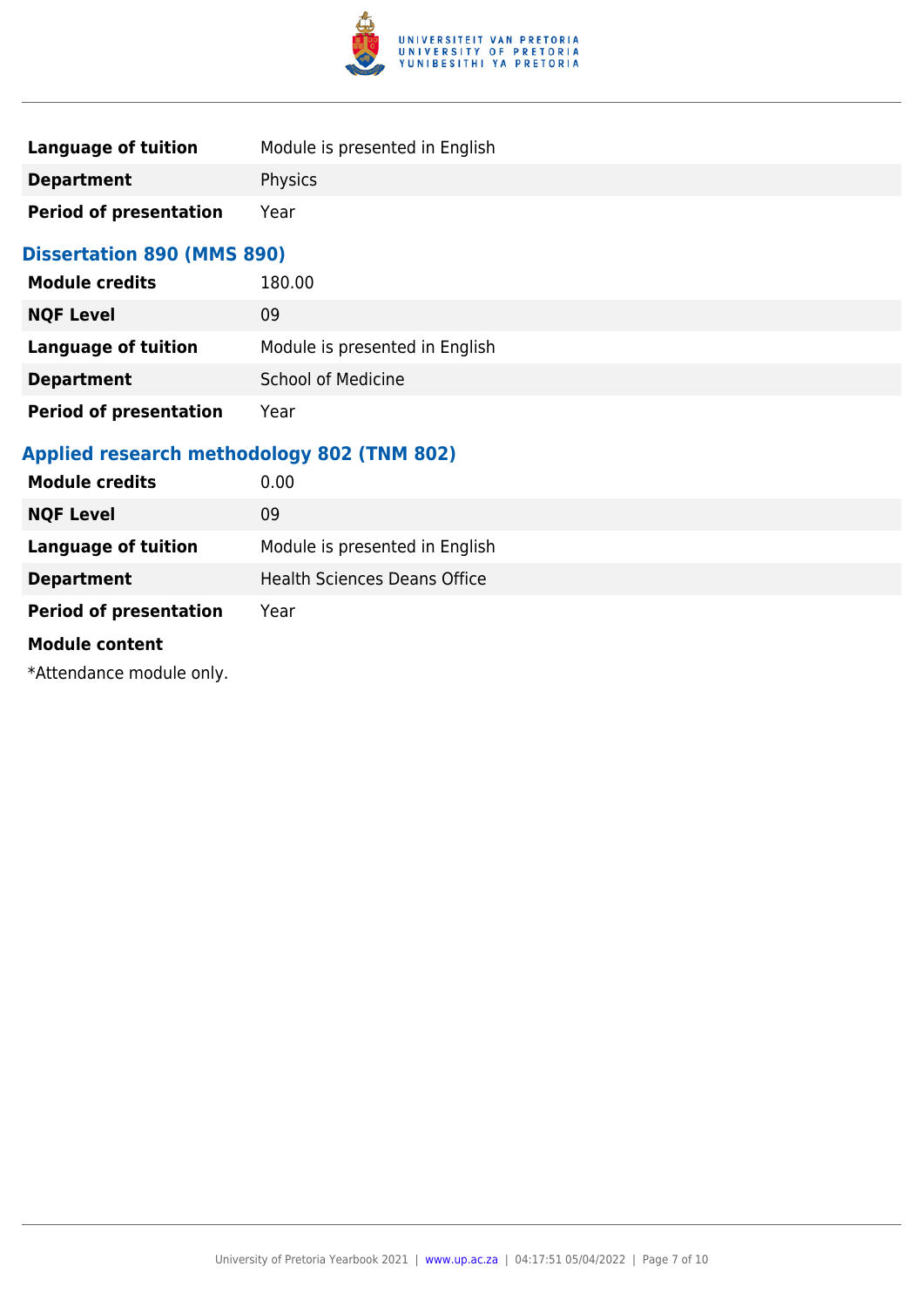

# Curriculum: Year 3

**Minimum credits: 588**

### **Core modules**

## **Anaesthesiology 801 (ANE 801)**

| <b>Module credits</b>         | 300.00                                            |
|-------------------------------|---------------------------------------------------|
| <b>NQF Level</b>              | 09                                                |
| <b>Prerequisites</b>          | FSG 801, FAR 802, FSK 808                         |
| <b>Contact time</b>           | 1 seminar per week, 3 discussion classes per week |
| <b>Language of tuition</b>    | Module is presented in English                    |
| <b>Department</b>             | Anesthesiology                                    |
| <b>Period of presentation</b> | Year                                              |

### **Pharmacology 802 (FAR 802)**

| <b>Module credits</b>         | 36.00                          |
|-------------------------------|--------------------------------|
| <b>NQF Level</b>              | 09                             |
| <b>Prerequisites</b>          | No prerequisites.              |
| <b>Contact time</b>           | 1 discussion class per week    |
| <b>Language of tuition</b>    | Module is presented in English |
| <b>Department</b>             | Pharmacology                   |
| <b>Period of presentation</b> | Year                           |

### **Physiology 801 (FSG 801)**

| <b>Module credits</b>         | 36.00                          |
|-------------------------------|--------------------------------|
| <b>NQF Level</b>              | 09                             |
| <b>Prerequisites</b>          | No prerequisites.              |
| <b>Language of tuition</b>    | Module is presented in English |
| <b>Department</b>             | Physiology                     |
| <b>Period of presentation</b> | Year                           |
| <b>Physics 808 (FSK 808)</b>  |                                |
| <b>Module credits</b>         | 36.00                          |
| <b>NQF Level</b>              | 09                             |
| <b>Prerequisites</b>          | No prerequisites.              |
| <b>Contact time</b>           | 2 lectures per week            |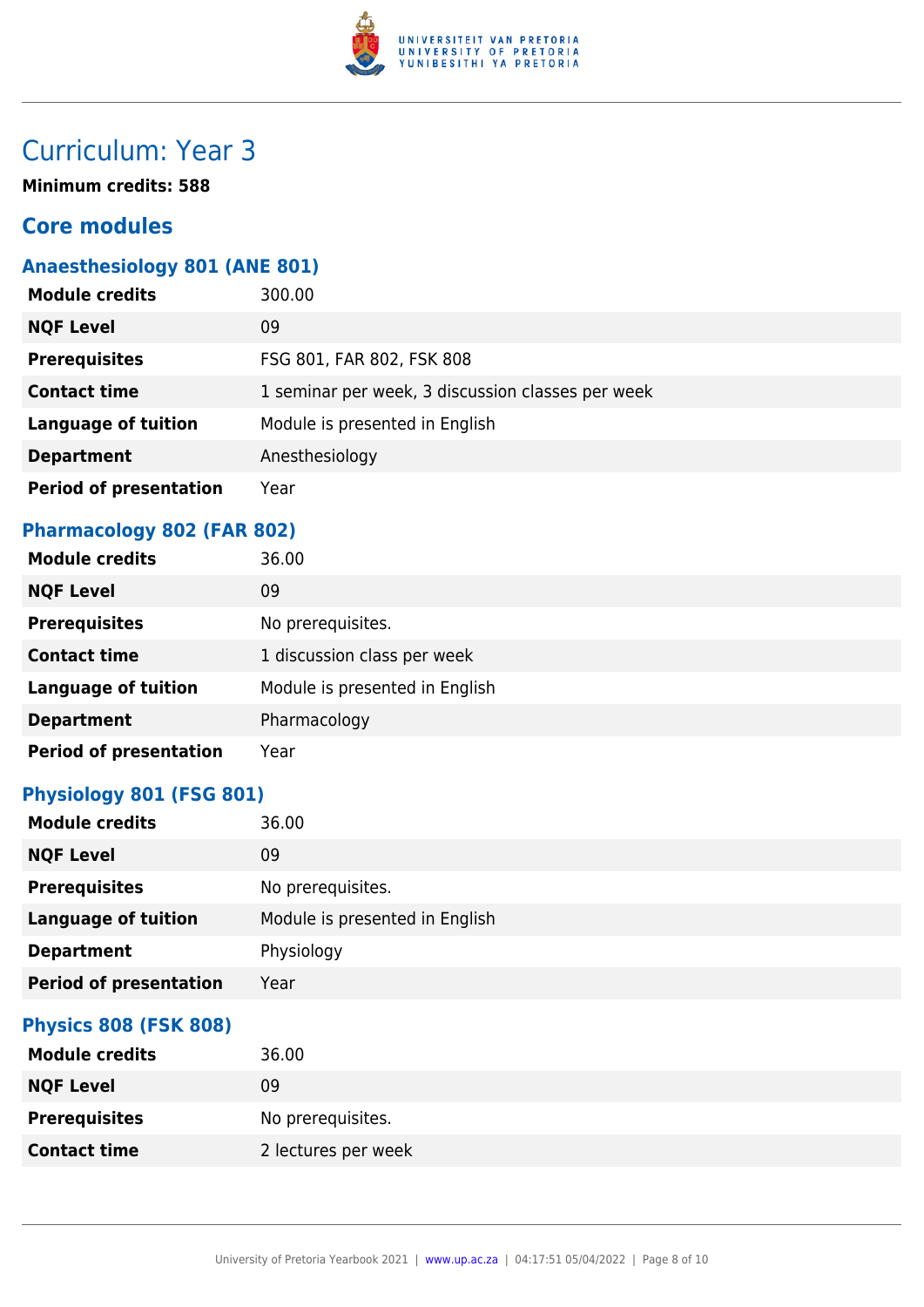

| Language of tuition           | Module is presented in English |
|-------------------------------|--------------------------------|
| <b>Department</b>             | <b>Physics</b>                 |
| <b>Period of presentation</b> | Year                           |

### **Dissertation 890 (MMS 890)**

| <b>Module credits</b>         | 180.00                         |
|-------------------------------|--------------------------------|
| <b>NQF Level</b>              | 09                             |
| Language of tuition           | Module is presented in English |
| <b>Department</b>             | <b>School of Medicine</b>      |
| <b>Period of presentation</b> | Year                           |

## **Applied research methodology 802 (TNM 802)**

| <b>Module credits</b>         | 0.00                                |
|-------------------------------|-------------------------------------|
| <b>NQF Level</b>              | 09                                  |
| <b>Language of tuition</b>    | Module is presented in English      |
| <b>Department</b>             | <b>Health Sciences Deans Office</b> |
| <b>Period of presentation</b> | Year                                |
| <b>Module content</b>         |                                     |

\*Attendance module only.